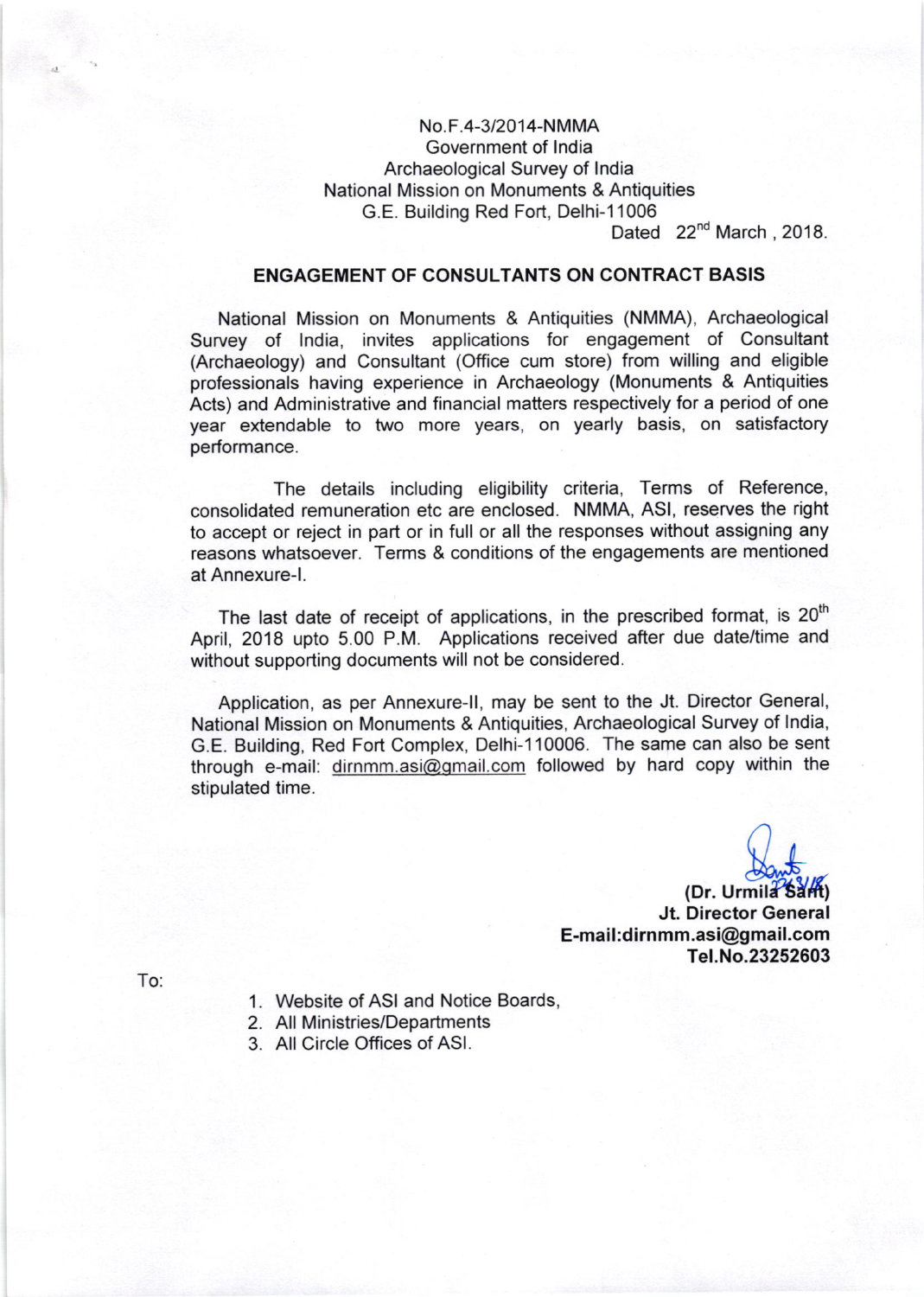Annexure-l

#### Terms & Conditions

## 1. Consultant (Archaeologist) **1. Consultant** (Archaeologist)

#### A. EligibilitY:

 $\mathbb{R}^{\mathbb{Z}^n\times \mathbb{Z}^n}$  and  $\mathbb{C}^{\mathbb{Z}^n\times \mathbb{Z}^n}$ 

- a. lndividuals who have the minimum 3 years experience handling niumuals who have the minimum of your competition Archaeologist Deputy Superintending Archaeologist or equivalent in Government Offices preferably in Central Government Offices.
- b. Should have good knowledge of Monuments and Antiquities Acts
- c. Should have good communications and interpersonal skills, fair . knowledge of computer applications such as MS Word' MS Excel and Power Point etc.
- d. Should have good knowledge in noting/drafting and office procedure

#### B. Educational Qualification

a. Master degree in Ancient History/Medieval History/Archaeology

# C. Scope of Work/Job Responsibility

- a. Checking of documented data of Built Heritage & Sites from secondary sources (proof reading) and carrying out corrections
- b. Correspondence with various DRCs for documentation of Built Heritage & Sites and antiquities
- c. Preparation of Compendium of Secondary Sources on Built Heritage & Sites
- d. Supervision of uploading of documented data on Antiquities & BH&S on the web site of NMMA
- e. Any other work relating to documentation of BH&S and Antiquities

#### D. Age Limit:

Should not be more than 62 years of age on the last date for receipt of application

#### E. Remuneration

The monthly consolidated remuneration of Rs.35,000 to Rs.40,000/- P.M. will be provided to Consultant (Archaeology).